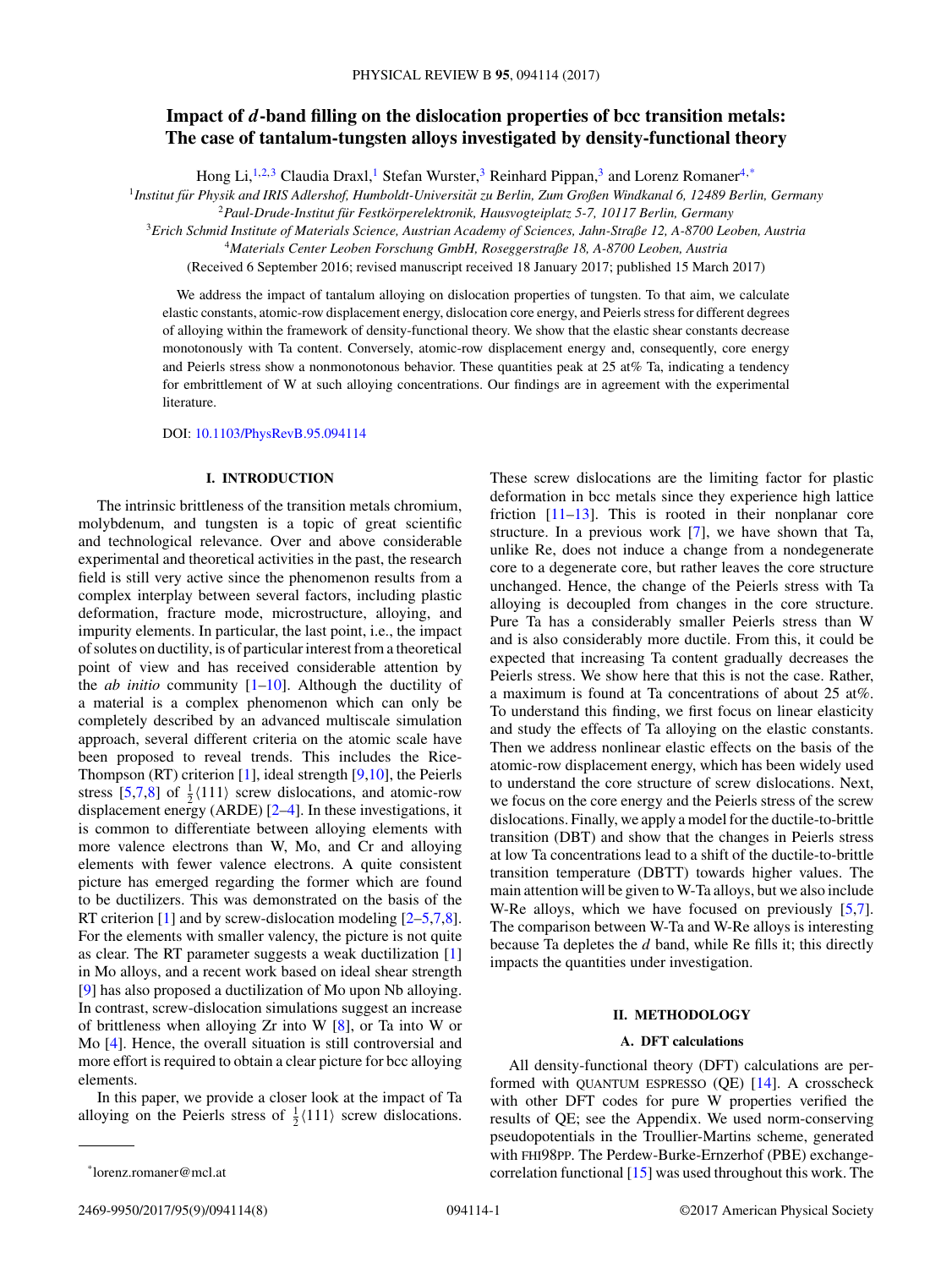<span id="page-1-0"></span>kinetic-energy cutoff for wave functions and charge densities was set to 30 and 120 Ry, respectively. For the Brillouin-zone sampling, we used a  $24 \times 24 \times 24$  mesh for bulk calculations, a  $3\times3\times17$  mesh for atomic-row displacement energy, and a  $1\times2\times16$  mesh for the dislocation structures. The dislocation dipole was inserted in a 135-atom supercell (SC), as already outlined elsewhere [\[5,7\]](#page-7-0).

#### **B. Simulation of alloys**

To simulate the W-Me ( $Me = Ta$ , Re) alloys, we employ the virtual-crystal approximation (VCA) [\[16\]](#page-7-0). Thereby nuclear and electronic charge of W atoms are replaced by effective charges that correspond to a mixture of W and Me atoms according to  $Z_x = (1 - x)Z_W + xZ_{Me}$ . This way of implementing the VCA is commonly used in all-electron calculations based on augmented plane waves; see, e.g., Refs. [\[17,18\]](#page-7-0). We, hence, construct a pseudopotential of an effective atom with intermediate nuclear charge  $Z_x$  rather than mixing of pseudopotentials [\[19,20\]](#page-7-0). The difference between these methods is most apparent when treating alloying elements that differ strongly in nuclear charge. In the present case, alloying atoms are neighbors in the periodic table, and thus we assume that the different methods would give similar results. In previous investigations of W-Re [\[5,7\]](#page-7-0), the VCA results for elasticity and the structure of the dislocation core were consistent with supercell calculations. In this work, we perform VCA calculations for W-Me alloys for a series of concentrations. Since Ta is completely soluble in bcc W, a wide range of Ta concentrations of  $x = 0.25, 0.50,$  and  $0.75$ is considered, corresponding to 5.75, 5.50, and 5.25 valence electrons, respectively. For Re concentration above  $x = 0.25$ , the  $\sigma$  phase occurs in the phase diagram; nevertheless, we study values up to  $x = 0.50$  to show trends of this dynamically stable bcc lattice [\[21\]](#page-7-0). Re concentrations of  $x = 0.06, 0.12, 0.25,$  and 0.50 correspond to 6.06, 6.12, 6.25, and 6.50 valence electrons, respectively. Together with the pure W and Ta phases, a total of nine different compositions are considered in this study.

#### **C. Elastic constants**

To calculate elastic constants, we compute the energy of distorted bcc structures, where the relation between the distorted and original lattice vector is  $\mathbf{R}' = \mathbf{R} \cdot (I + \epsilon)$ , with *I* being the identity matrix. Three types of distortions are applied to determine bulk modulus  $B$  and shear moduli  $C'$  and *C*<sub>44</sub>. These are, in Voigt notation, ( $\epsilon, \epsilon, \epsilon, 0, 0, 0$ ), ( $\epsilon, \epsilon, \frac{1}{(1+\epsilon)^2}$  − 1,0,0,0), and  $(0,0,0,\epsilon,\epsilon,\epsilon)$ . Eleven strain  $\epsilon$  values ranging from −0*.*05 to +0.05 are considered, where for the respective undistorted structure we apply a very small strain of 0.001 in order to preserve the symmetry for each type of distortion. The calculated total energies are fitted by a polynomial function to determine the second-order elastic constants [\[22\]](#page-7-0). A convergence study for pure W is shown in the Appendix.

## **D. Atomic-row displacements**

For the calculation of atomic-row displacement energies, we rely on the methodology outlined previously [\[4,7\]](#page-7-0). Thereby a string of atoms is pulled along the [111] direction in a 36-atom unit cell that is characterized by the lattice vectors



FIG. 1. Dislocation dipole within a (111) plane represented by a differential displacement map [\[32\]](#page-7-0). Atoms are indicated by open circles, displacements by arrows.  $a_1$  and  $a_2$  are unit-cell vectors. Repetition of the unit cell in three dimensions (3D) forms a quadrupolar dislocation arrangement.

 $\mathbf{a}_1 = 2\mathbf{u}_{11\bar{2}}$ ,  $\mathbf{a}_2 = 3\mathbf{u}_{110}$ , and  $\mathbf{a}_3 = \mathbf{u}_{1111}$ , where  $\mathbf{u}_{112}$ ,  $\mathbf{u}_{110}$ , and  $\mathbf{u}_{[111]}$  are basis vectors connecting two atoms of the bcc lattice along the specified direction. All atoms are fixed in the *z* direction while being relaxed within the *x*-*y* plane. Such relaxations are important to capture the right trend in core-structure changes [\[7\]](#page-7-0).

### **E. Dislocation dipoles**

To simulate screw dislocations, we use the periodic dislocation-dipole approach according to which two dislocations with antiparallel burgers vector **b** are inserted in a unit cell [\[5,7,23–29\]](#page-7-0). The advantage of this method is that periodic boundary conditions are fulfilled and, thus, common electronic-structure codes can be employed. As an infinite solid is modeled, no interaction with surfaces occurs. The core energy has been previously studied in detail for screw dislocations [\[29–31\]](#page-7-0) and it was found that a quadrupole arrangement converges the core energy faster than hexagonal unit cells, where expansion effects arise. For these reasons, a quadrupole arrangement is also used in this work. More details can be found in the Appendix.

Figure 1 illustrates the geometry of the 135-atom unit cell. Atoms projected on the (111) plane are presented by circles. The distance between two neighboring atoms in the projection plane is  $\sqrt{2/3}a_0$ , where  $a_0$  is the bulk lattice constant.

## **III. RESULTS AND DISCUSSION**

#### **A. Band filling upon alloying**

The impact of Ta and Re alloying on the electronic structure can be monitored via the density of states, which is shown in Fig. [2,](#page-2-0) going from pure Ta (dark blue) to pure W (gray) and WRe50 (dark red). The bcc pseudogap that appears in pure Ta around 1 eV above the Fermi level is taken as reference energy. Upon alloying, the valence charge increases, shifting the Fermi level to the right. At a Ta content of 25% (WTa25),  $E_F$  is located inside the pseudogap, while Re alloying shifts it to even higher energies. This feature is related to the filling of the *d* band, which is the origin for all alloying-induced modifications of the quantities discussed in the following. Note that the shape of the *d* band remains basically unchanged upon alloying, suggesting that a rigid-band model [\[33\]](#page-7-0) would give very similar results as the VCA.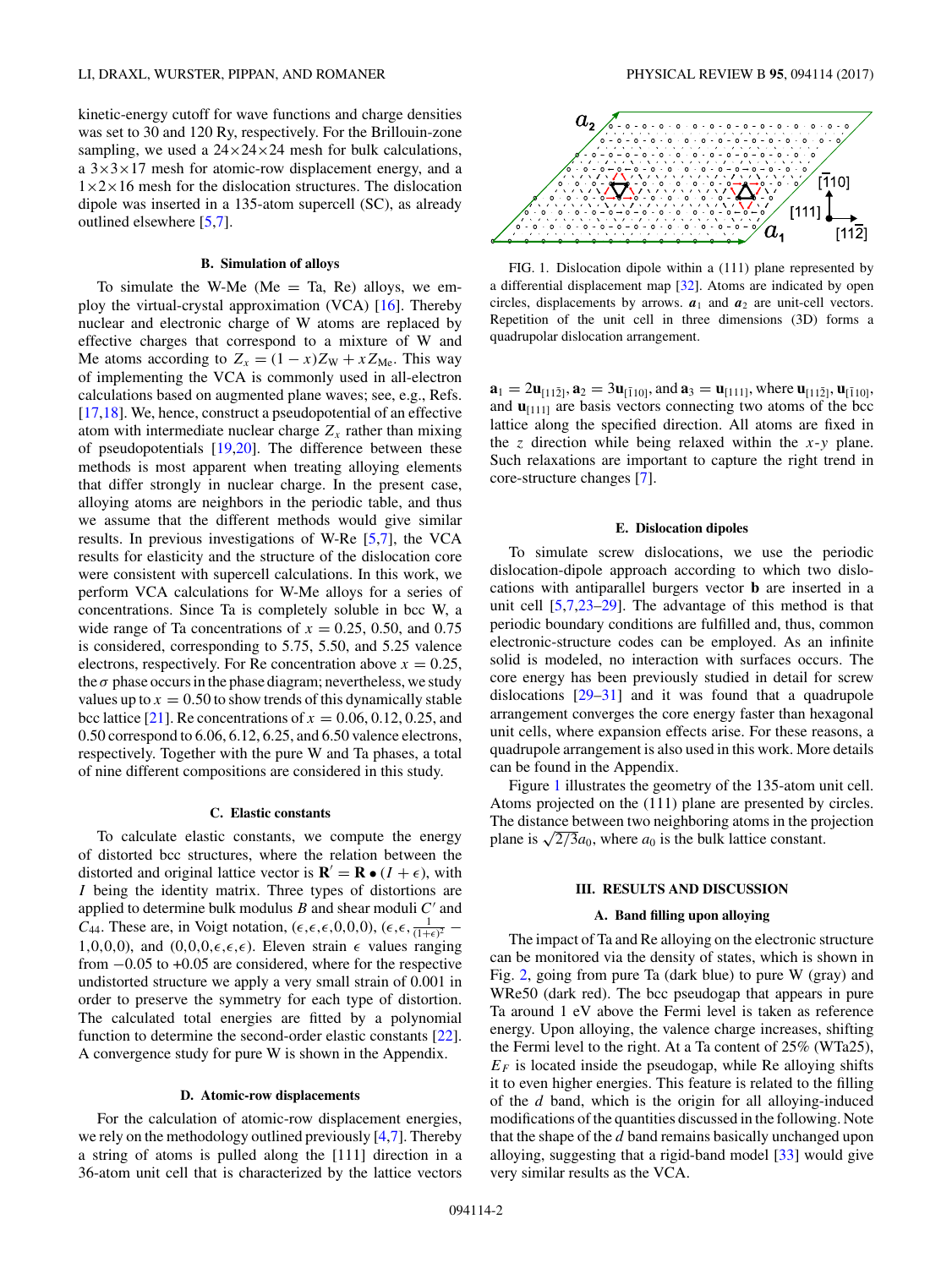<span id="page-2-0"></span>

FIG. 2. Band filling of W alloys. The range of occupied states and, hence, the respective Fermi level are indicated by the shaded area. The curves are offset for clarity.

## **B. Linear-elastic properties**

The band filling has an immediate impact on the linearand nonlinear-elastic properties. The former will be discussed in this section in terms of elastic constants, while nonlinear effects will emerge from the atomic-row displacement energy shown in the next section.

Table I lists the VCA results together with existing experimental data and results from two supercell (SC) calculations using the B2 structure for 50% Ta and Re content, respectively. Our lattice constants and bulk moduli are in excellent agreement with the experimental and theoretical studies [\[21,34,35\]](#page-7-0). We find that *C*<sup>44</sup> for pure W and the W-Re alloy is about 12% lower than the experimental values, in agreement with other theoretical studies [\[8\]](#page-7-0). We attribute this to shortcomings of semilocal DFT. As illustrated in Fig. 3, the lattice parameter decreases upon *d*-band filling, while the bulk modulus increases. SC calculations for the B2 structure exhibit small deviations, but show the same general trends as the VCA calculations.

TABLE I. Lattice constant  $a_0$ , bulk modulus  $B$ , shear moduli  $C'$ and  $C_{44}$ , and anisotropy  $A = C_{44}/C'$  for different compositions.

| Method       | Alloy | $a_0(A)$ |     | $B(GPa)$ $C'(GPa)$ | $C_{44}$ (GPa) | А    |
|--------------|-------|----------|-----|--------------------|----------------|------|
| Expt. $[36]$ | W     | 3.17     | 314 | 163                | 163            | 0.99 |
|              | WRe10 |          | 321 | 156                | 171            | 1.13 |
|              | Ta    |          | 194 | 54                 | 87             | 1.61 |
| <b>VCA</b>   | Ta    | 3.33     | 196 | 51                 | 81             | 1.60 |
|              | WTa75 | 3.28     | 222 | 65                 | 79             | 1.21 |
|              | WTa50 | 3.24     | 249 | 95                 | 66             | 0.69 |
|              | WTa25 | 3.21     | 277 | 141                | 117            | 0.83 |
|              | W     | 3.19     | 300 | 161                | 143            | 0.89 |
|              | WRe06 | 3.18     | 304 | 158                | 147            | 0.93 |
|              | WRe12 | 3.18     | 309 | 155                | 150            | 0.97 |
|              | WRe25 | 3.16     | 317 | 148                | 158            | 1.07 |
|              | WRe50 | 3.15     | 332 | 126                | 170            | 1.34 |
| <b>SC</b>    | WTa50 | 3.25     | 244 | 92                 | 76             | 0.82 |
|              | WRe50 | 3.15     | 326 | 106                | 166            | 1.57 |



FIG. 3. Lattice constant  $a_0$  and bulk modulus *B* for W-Me alloys. Open symbols represent VCA calculations for the bcc structure; filled symbols represent SC calculations for the B2 structure.

In Fig. 4, the two shear moduli  $C_{44}$  and  $C' = (C_{11} - C_{12})/2$ are displayed. It illustrates that *C*<sup>44</sup> decreases slowly from pure Ta to WTa50, but increases rapidly thereafter. On the other hand, the tetragonal shear modulus  $C'$  first increases continuously from Ta to W, where it exhibits a maximum, but decreases upon alloying with Re. The experimentally observed reduction of C' of W-10%Re in comparison with W  $[36]$  is well reproduced by the present calculations.

The elastic anisotropy,  $A = C_{44}/C'$ , is plotted in Fig. [5.](#page-3-0) It shows a minimum at 50% Ta concentration (WTa50). The initial band filling leads to an increase in *C* , but not in *C*44. At compositions between WTa50 and pure W, *C* increases simultaneously with *C*44. When alloying W with Re, *C* starts to decrease, resulting in the V-shaped curve of the anisotropy ratio versus the electronic charge. The minimum elastic anisotropy *A* occurs at 50% of Ta concentration when  $C'$  is much larger than  $C_{44}$  (see Fig. 4). Overall, both Ta and Re atoms drastically change the elastic isotropy of W. The alloy becomes more anisotropic with Re alloying and with Ta concentrations higher than 50%, while for Ta concentration lower than 50%, the elastic anisotropy is smaller than that



FIG. 4. Shear moduli *C'* and *C*<sub>44</sub> for W-Me alloys based on the VCA (open symbols) and SC (filled symbols) calculations.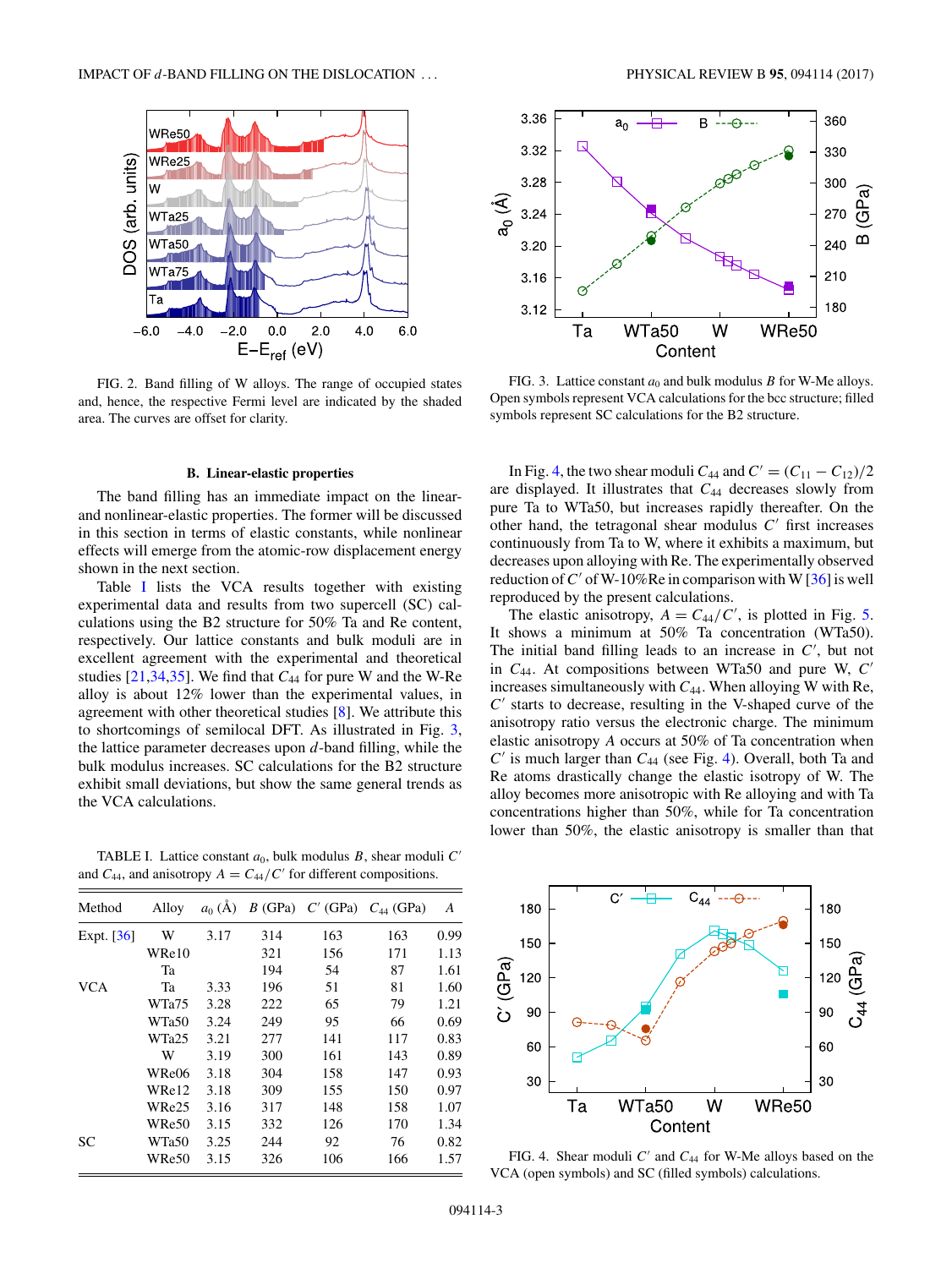<span id="page-3-0"></span>

FIG. 5. Elastic anisotropy *A* for W-Me alloys based on the VCA (open symbols) and SC (filled symbols) calculations.

of pure W. Apparently, only high Ta concentration induces similar changes to *A* as Re does.

The reduction of both shear moduli with Re and Ta alloying indicates a softening of the lattice in the linear-elastic regime. We note, however, that linear elasticity cannot reliably capture the trends of plasticity, as we will demonstrate in the next section.

# **C. Atomic-row displacement energy**

As investigated previously [\[3,4,7,37,38\]](#page-7-0), the properties of screw dislocations can be described in more simplified terms by atomic strings along the [111] direction, interacting through so-called atomic-row displacement energy. Such potentials can be parametrized via DFT calculations by simultaneously displacing a row of atoms and computing the corresponding energy cost, which measures the resistance of the lattice with respect to dragging a string of atoms through the crystal. The atomic-row displacement energies  $E_{ARDE}$  are shown for all Ta concentrations in Fig. 6. A considerable difference exists between pure Ta and pure W. Pure Ta exhibits much lower values for all displacements *h*. Remarkably, intermediate Ta concentrations cannot be obtained by interpolation between W



FIG. 6. Atomic-row displacement energy for W-Ta alloys. *h* is the displacement along the [111] direction.

and Ta. The WTa25 alloy significantly exceeds the values of W, especially at displacements of  $h = 0.3$ , while WTa50 reveals a curve almost on top of the one for W. Only at WTa75, the energy has dropped to lower values. We thus conclude that small Ta additions inhibit string displacement, in contrast to what could be expected from the elastic constants, which were found to decrease systematically with the Ta concentration. Note that the ARDE is only linear elastic in the limit of small *h*, where, e.g., WTa25 reveals smaller energies than W. However, the linear-elastic regime is rather restricted as, at  $h = 0.1$ , the ARDE of WTa25 is already higher compared to the one of pure W.

An increase of the ARDE upon alloying with elements with less valence electrons has been observed previously for W and Mo [\[3,4\]](#page-7-0). Also in Ref. [\[2\]](#page-7-0), Ta and Hf were found to increase the stiffness against moving a string inside a dislocation core in Mo. In these works, the VCA has not been used, but rather a solute has been put into the string that was then pulled. It is not straightforward to know what alloy this would correspond to in terms of alloying concentration. Our VCA results, on the other hand, are strictly related to an alloying concentration and show that the stiffening occurs between 0 and 50% Ta.

### **D. Screw-dislocation-line energy, core energy, and Peierls stress**

While elastic constants and ARDE are relevant material parameters, direct calculations of dislocations provide an even more definite link to plasticity. We first focus on the energy increase *Eatm* when inserting a dislocation dipole into the unit cell. This energy can be divided into two contributions: one derived from the linear-elastic part, *Eel*, and one from the nonlinear-elastic part of the dislocation core,  $E_{\text{core}}$ ,

$$
E_{atm} = E_{el} + 2E_{\text{core}}.\tag{1}
$$

 $E_{atm}$  is obtained from DFT calculations, while  $E_{el}$  is calculated from the linear-elastic constants as suggested by Cai *et al.* [\[24\]](#page-7-0). For the cutoff radius, we have chosen the burgers vector. *Eatm* and *Eel* do not converge with unit-cell size due to the logarithmic dependence of the dislocation dipole energy on the separation distance [\[30\]](#page-7-0). However, the core energy, being a local quantity, converges quickly with unit-cell size, as shown in the Appendix. In Fig. 7, the energy contributions are shown



FIG. 7.  $E_{atm}$  and its contributions,  $2E_{\text{core}}$  and  $E_{el}$ , as a function of alloying concentration.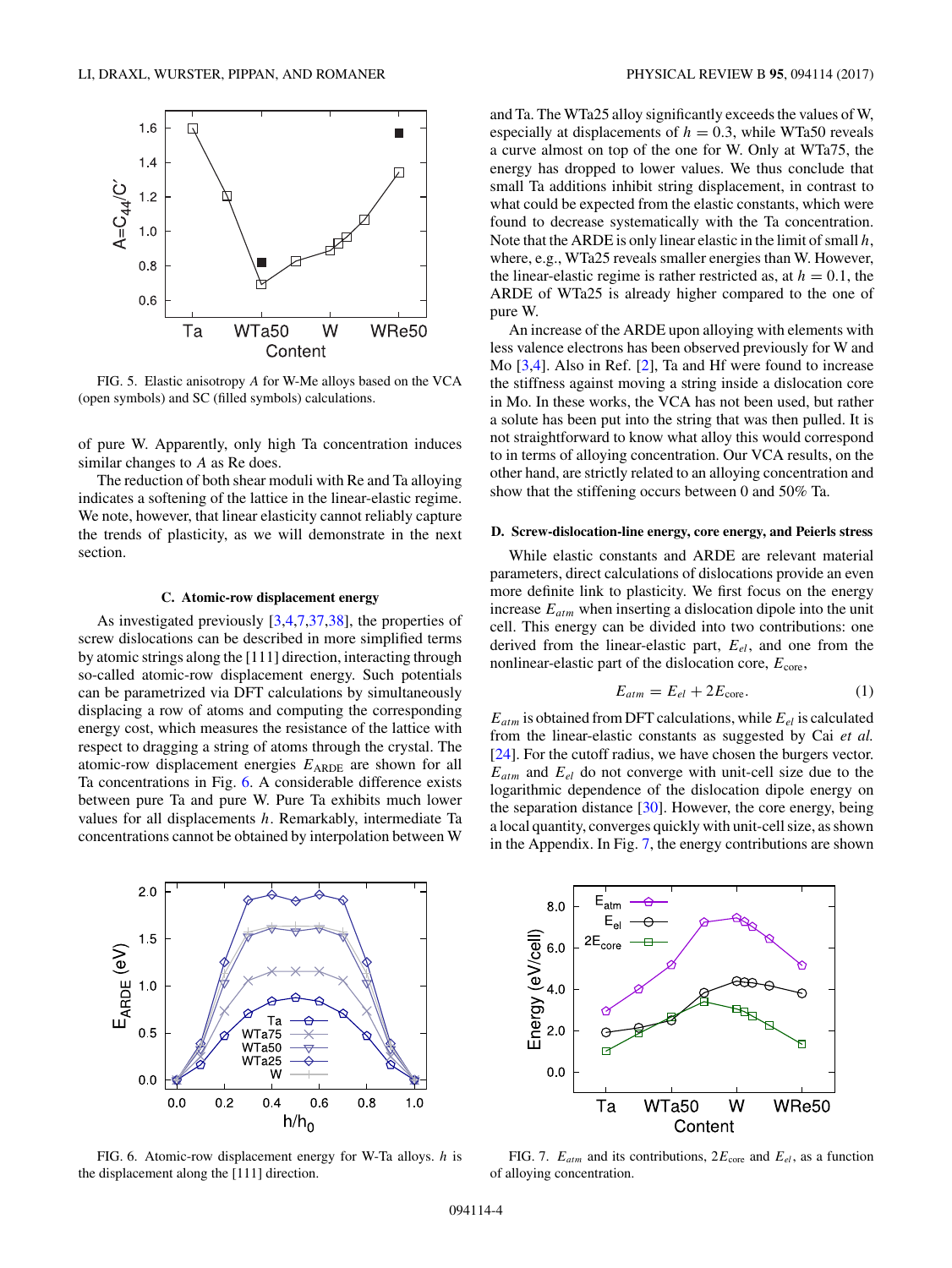<span id="page-4-0"></span>

FIG. 8. Stress  $\sigma_{yz}$  vs strain  $\epsilon_{yz}$  for different W-Ta alloys.

for all alloys. We can see that the elastic part strictly follows the trend investigated earlier and reveals a decay with Ta and Re additions. The core energy, in contrast, reveals an increase with small Ta concentration followed by a decay at higher Ta concentrations. This result is in parallel with the finding obtained in the ARDE, underlining the usefulness of the latter to understand dislocation properties.

To calculate the Peierls stress, we gradually increase the external strain until the dislocations start to move. The strain is applied to the cell vector  $\mathbf{a}_2$ , so  $\mathbf{a}'_2 = \mathbf{a}_2 + \epsilon_{yz}\mathbf{u}_{[111]}$ , where  **is the basis vector connecting two atoms along the [111]** direction in the bcc lattice, and  $\epsilon_{vz}$  is the external strain that enables the movement of the dislocations. To ensure the accuracy of this calculation, we use a very small step size of  $7 \times 10^{-5}$  in  $\epsilon_{yz}$ , and relax the atomic structure where the atomic forces are converged within 4*.*0×10<sup>−</sup><sup>5</sup> Ry*/*a.u. The corresponding stress-strain diagrams are shown in Fig. 8 for all compositions. The stress-strain curves are basically linear and reveal small deviations only just before the dislocation starts to move. With increasing Ta content, the slope of the stress-strain curves decreases monotonously as expected from linear elasticity. However, the maximum strain reached before the dislocation motion starts varies strongly with the alloying concentration. For the WTa25 and WTa50 alloys, this strain is much higher compared to pure W or pure Ta.

The respective highest stress reached in the curves in Fig. 8 is the Peierls stress of the dislocation network  $\sigma_P^{DN}$ . Note that in the quadrupolar dislocation network, neighboring dislocations attract each other, which slightly lowers the Peierls stress with respect to the isolated dislocation. We correct for these contributions based on a linear-elastic scheme proposed in [\[5\]](#page-7-0),  $\sigma_P = \sigma_P^{DN} - \sigma_P^C$ . Details are provided in the Appendix. Values for  $\sigma_P^{DN}$  and  $\sigma_P$  are shown in Fig. 9 and listed in Table II. Clearly, the highest peak in Peierls stress can be recognized for WTa25, which hence exhibits the highest resistance against dislocation motion at 0 K.

# **E. Impact of Peierls stress changes on the ductile-to-brittle transition**

Changes in Peierls stress impact the mobility of  $\frac{1}{2}$  $\langle 111 \rangle$ screw dislocations, which has consequences for the mechanical properties of W-based alloys. For pure W, the



FIG. 9. Peierls stress  $\sigma_P^{DN}$  for dislocation network  $\sigma_P$  for an isolated dislocation, and kink formation energy  $2H_k$  for W-Me alloys.

connection between Peierls potential, dislocation velocity, and strength has been previously investigated in Ref. [\[39\]](#page-7-0), while a mechanical model connecting dislocation velocity, toughness, and DBTT has been given in Ref. [\[40\]](#page-7-0). In the following, we will elaborate on the connection between our results and this model. The brittle vs ductile response of a material is determined by the competition between crack propagation and dislocation motion at the crack tip. If mobility is low, a crack propagates on its plane by unzipping of atomic bonds and the material is classified as brittle. If dislocation mobility is high, dislocation moving ahead of the crack tip leads to blunting and the materials are classified as ductile. Since dislocation mobility is temperature dependent, the DBT occurs at a critical temperature—the DBTT. The DBTT was calculated for several strain rates by Ref. [\[40\]](#page-7-0). For a strain rate of  $3.3 \times 10^{-3}$  s<sup>-1</sup>,  $DBTT(W) = 523$  K. We make use of this result and provide an estimate for the expected shift in DBTT due to Ta alloying in the following. We rely on the well-known velocity relationship [\[11,39,41\]](#page-7-0)

$$
v(T,\sigma) = v_0 \exp\{-H_{kp}(\sigma)/(k_B T)\},\tag{2}
$$

which holds for  $\frac{1}{2}$ (111) screw dislocations moving by doublekink formation and propagation. In this equation,  $\sigma$  is the effective or thermal component of the resolved shear stress, *T* is the temperature, and  $H_{kp}(\sigma)$  is the stress-dependent doublekink nucleation enthalpy.  $H_{kp}(\sigma)$  is chiefly determined by the Peierls potential within which the dislocation moves. In the

TABLE II. Peierls stress  $\sigma_P^{DN}$  for the dislocation network,  $\sigma_P$  for an isolated dislocation, and double-kink formation energy  $2H_k$ .

| Alloy | $\sigma_{\rm p}^{DN}$<br>(GPa) | $\sigma_P$ (GPa) | $2H_k$ (eV) |
|-------|--------------------------------|------------------|-------------|
| Ta    | 1.06                           | 1.22             | 0.74        |
| WTa75 | 1.42                           | 1.60             | 0.91        |
| WTa50 | 2.56                           | 2.79             | 1.33        |
| WTa25 | 2.69                           | 3.03             | 1.73        |
| W     | 2.14                           | 2.54             | 1.60        |
| WRe06 | 1.69                           | 2.08             | 1.42        |
| WRe12 | 1.29                           | 1.66             | 1.23        |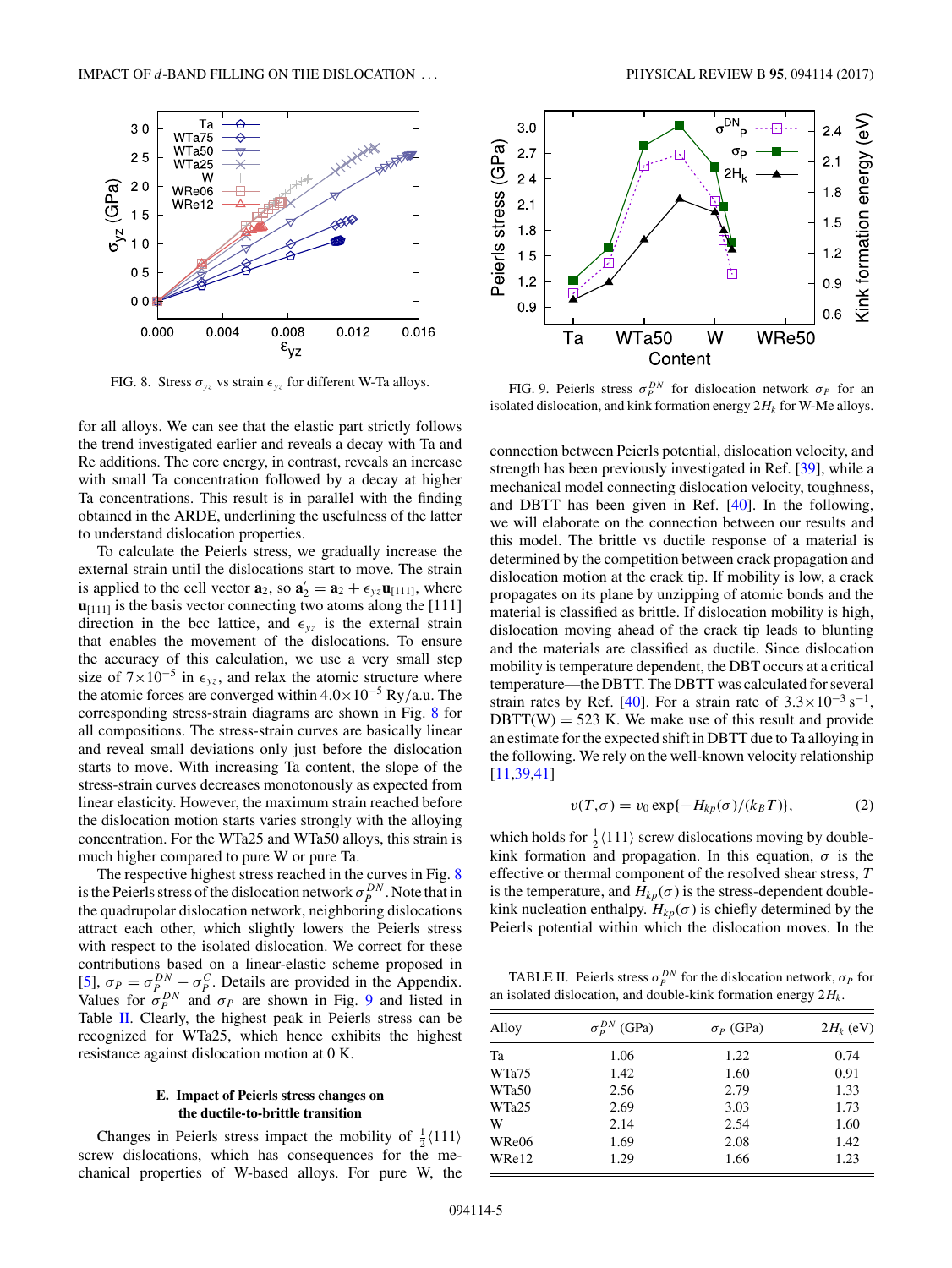high-temperature and low-stress regime [\[41\]](#page-7-0),

$$
H_{kp}(\sigma) = 2H_k - 2\alpha\sigma,\tag{3}
$$

with  $2H_k$  being the formation energy of two isolated kinks and  $\alpha$  a material parameter.  $2H_k$  can be calculated from the Peierls stress as shown in the Appendix. Values are provided in Table [II.](#page-4-0) For pure W,  $2H_k = 1.6$  eV, which compares reasonably with the experimental values between 1.75 and 2.06 eV provided in [\[41\]](#page-7-0). It is interesting to note that the good agreement does not hold for the Peierls stress which is 2.54 GPa, much higher than the experimental value of about 1 GPa [\[41\]](#page-7-0). This overestimation of the Peierls stress at low temperature is a quite general phenomenon which among other explanations has recently been assigned to quantum effects or zero-point motion [\[42–45\]](#page-7-0).

We can now estimate the DBTT of WTa25 for the strain rate  $3.3 \times 10^{-3}$  s<sup>-1</sup> by determining the temperature *T* at which the dislocation velocity in WTa25 becomes equal to the one in W at 523 K. By combining Eqs. [\(2\)](#page-4-0) and (3), DBTT(WTa25) = DBTT(W)\* $H_k$ (WTa25)/ $H_k$ (W). Hence, DBTT(WTa25) turns out to be 566 K, i.e., 43 K higher than DBTT(W). This upwards shift only occurs for Ta concentrations of around 25 at% as all other considered concentrations exhibit lower values for *Hk*. Hence, within the arguments of the model, for all other alloys a ductilization can be expected.

Due to the above arguments, one can expect that strength and tendency for brittle fracture of W alloys is highest around 25% Ta content. Very high Ta additions or small Re additions, on the other hand, should lead to a reduction of strength and increase of ductility. Experimentally, it is well established that W-Re alloys are more ductile compared to pure tungsten, while retaining its good strength [\[46,47\]](#page-7-0). Also recent works demonstrate that the alloy W-26wt%Re, which can be regarded to behave identically to the W-25at%Re alloy discussed herein, shows a higher fracture toughness than pure tungsten in the as-worked [\[48\]](#page-7-0) as well as in the recrystallized state [\[49\]](#page-7-0). In contrast, in Ref.  $[50]$ , it was shown that alloying of 1 at%, 5 at%, and 10 at% Ta into W successively increases the brittleness of the alloy with a transgranular fracture mode. The increasing Ta concentrations investigated in Ref. [\[50\]](#page-7-0) match with the region where Peierls stress and core energy are found to increase in the calculations. It can, thus, be stated that the simulations properly reproduce the experimental findings for W-25at%Re (higher Re contents are impeded by the *σ* phase) to moderately alloyed W-Ta. Furthermore, our calculations suggest that only with very high Ta additions, the mechanical properties of W-Ta alloys should improve.

### **IV. CONCLUSIONS**

To summarize, our DFT calculations based on the virtualcrystal approximation reveal the impact of alloying-induced *d*-band filling on elastic constants, ARDE, core energy, and Peierls stress of  $\frac{1}{2}$ (111) screw dislocations. We show that linear-elastic shear constants peak for pure W and decrease with adding or removing *d* electrons by Ta or Re alloying. In contrast, the quantities beyond the linear-elastic regime, i.e., ARDE, core energy, and Peierls stress, exhibit maxima at the *d*-band occupation of W-Ta alloys with 0–50 at% Ta. Hence, we expect that such Ta additions should impede dislocation motion and lead to embrittlement of W. Only at large Ta contents above 50 at%, an increase in dislocation mobility and ductilization can be expected to occur. Our findings are consistent with experiments [\[50\]](#page-7-0) available in the literature in contrast to a recent work based on an instability of ideal shear under [100] tension [\[9\]](#page-7-0). Due to analogies in *d*-band filling, the same embrittlement effects are expected to also occur for other solutes which deplete the *d* band, such as Nb, Hf, Tr, Ti, and V. Furthermore, similar findings are expected when replacing W with Mo as the base material.

All data are available in the NOMAD Repository, DOI [http://dx.doi.org/10.17172/NOMAD/2017.02.27-1.](http://dx.doi.org/10.17172/NOMAD/2017.02.27-1)

# **ACKNOWLEDGMENTS**

Financial support by the Austrian Federal Government (in particular from Bundesministerium für Verkehr, Innovation und Technologie and Bundesministerium für Wissenschaft, Forschung und Wirtschaft) represented by Osterreichische Forschungsförderungsgesellschaft mbH and the Styrian and the Tyrolean Provincial Government, represented by Steirische Wirtschaftsförderungsgesellschaft mbH and Standortagentur Tirol, within the framework of the COMET Funding Programme is gratefully acknowledged.

### **APPENDIX**

#### **1. Convergence of elastic constants**

Figure 10 shows the convergence of lattice constant, bulk modulus, and shear moduli of W with respect to the planewave energy cutoff and *k* mesh, respectively. A cutoff of 30 Ry turns out to be sufficient. A 24×24×24 *k*-point mesh reproduces the elastic constants within 1–2 GPa. Only small deviations of less than 4 GPa are found by using different codes (VASP  $[51,52]$ , WIEN2k  $[53]$ ), as shown in Table [III.](#page-6-0) In addition, alternative choices of strain have negligible effects on the elastic constants.



FIG. 10. Convergence of bulk properties as a function of planewave cutoff (left) and *k* mesh (right).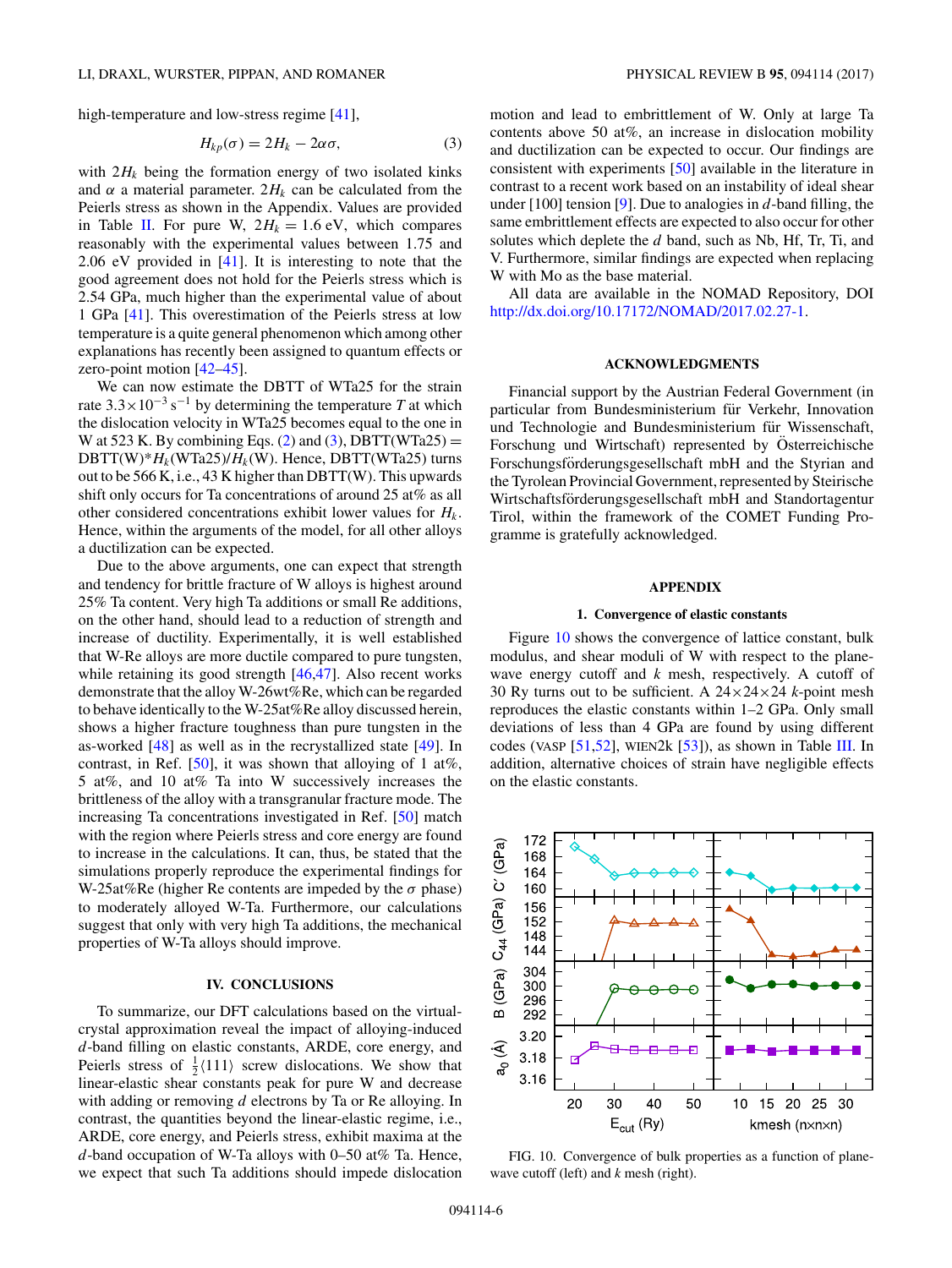| Code               | $E_{\text{cut}}$ (Ry)/RKMAX | k mesh                   | $a_0(A)$ | $B$ (GPa) | $C'$ (GPa) | $C_{44}$ (GPa) | A    |
|--------------------|-----------------------------|--------------------------|----------|-----------|------------|----------------|------|
| QE                 | 30.0                        | $24 \times 24 \times 24$ | 3.19     | 300       | 161        | 142            | 0.89 |
| <b>VASP</b>        | 29.4                        | $19\times19\times19$     | 3.19     | 304       | 160        | 141            | 0.89 |
| WIEN2 <sub>k</sub> | 10.0                        | $21 \times 21 \times 21$ | 3.18     | 300       | 159        | 140            | 0.88 |

<span id="page-6-0"></span>TABLE III. Converged lattice constant  $a_0$ , bulk modulus *B*, shear moduli *C'* and  $C_{44}$ , and anisotropy  $A = C_{44}/C'$ , for W. RKMAX is the calculation parameter for WIEN2K, which determines the size of the basis set and the accuracy of the calculations.

#### **2. Convergence of core energy**

In this work, screw dislocations with dislocation lines along [111] directions are treated in a periodic quadrupolar arrangement. The unit cells are characterized by the lattice vectors  $\mathbf{a}_1 = r\mathbf{u}_{[11\bar{2}]}, \mathbf{a}_2 = 1/2(r\mathbf{u}_{[11\bar{2}]} + s\mathbf{u}_{[\bar{1}10]} + \mathbf{u}_{[111]}),$  and  $\mathbf{a}_3 = \mathbf{u}_{111},$  where  $\mathbf{u}_{112}, \mathbf{u}_{110},$  and  $\mathbf{u}_{1111}$  are basis vectors connecting two atoms of the bcc lattice along the specified direction. The parameters *r* and *s* have been varied between  $r = 3, 5, 7,$  and  $s = 5, 9, 11$  to explore size effects. The corresponding numbers of atoms in the unit cells are, hence, 45, 135, and 231, respectively. The formation energy *Eatm* and the core energy  $E_{\text{core}}$  are shown in Fig. 11. For computational convenience, here we used the VASP code. One can see a quick convergence of the core energy, underlining the reliability of the results obtained with 135 atoms.

## **3. Linear-elastic correction to the Peierls stress**

The critical stress at which dislocations move in the periodic arrangement differs somewhat from that of the isolated dislocations since dislocations experience an attractive force whenever the separation between the dislocations is not equal to half the unit-cell vector  $\mathbf{a}_1$  (see Fig. [1\)](#page-1-0). This results in an additional stress term, which should be subtracted from the externally applied stress to get the Peierls stress of the isolated dislocation. To make this aspect clear, we show the energy of the dislocation rearrangement as a function of the separation distance between the dislocation in the unit cell, i.e.,  $E_{atm}(d)$ , in Fig. 12.  $E_{atm}(d)$  is here calculated from DFT where the atomic positions are fixed to the one expected from linear elasticity and no structural relaxations are carried out to



FIG. 11. Dislocation formation energy  $E_{atm}$  and core energy  $E_{\text{core}}$ as a function of number of atoms in the unit cell.

ensure that the dislocations remain separated by *d*. By Eq. [\(1\)](#page-3-0),  $E_{atm}(d)$  is composed of two contributions: the core term and the linear-elastic term. The core term leads to the periodic oscillation (Peierls potential), while the linear-elastic term leads to the general decay of the energy with distance. This term takes the attraction between neighboring dislocations into account. *Eel* can be obtained separately by anisotropic linear elasticity [\[30\]](#page-7-0) using the linear-elastic constants from Table [I.](#page-2-0) The result is shown in Fig. 12, where the general good agreement with the DFT result is seen.

When neglecting structural relaxations, the Peierls stress of the dislocation network could be obtained via  $\sigma_P^{DN} =$ <br>
<sup>1</sup>/<sub>*PEatm*(*d*). w where  $d^*$  is the distance for which the</sub>  $\frac{1}{|\mathbf{a}_3|b} \frac{\partial E_{atm}(d)}{\partial d}|_{d=d^*}$ , where  $d^*$  is the distance for which the derivative is maximal (i.e.,  $d^* = 7l_n$ , with  $l_n$  being the period of the Peierls potential). Thereby,  $\sigma_P = \frac{2}{|\mathbf{a}_3|b} \frac{\partial E_{\text{core}}(\vec{a})}{\partial d}|_{d=d^*}$  would be the Peierls stress of the two isolated dislocations, while  $\sigma_P^C = \frac{1}{|\mathbf{a}_3|b} \frac{\partial E_{el}(d)}{\partial d} |_{d=d^*}$  would be the term arising from the attraction of the dislocations. Hence, the Peierls stress of the isolated dislocations is obtained from

$$
\sigma_P = \sigma_P^{DN} - \sigma_P^C. \tag{A1}
$$

In practice, calculations of the Peierls stress must include relaxations and  $\sigma_P^{DN}$  is rather calculated by applying external strain (see Sec. [III D\)](#page-3-0). However,  $\sigma_P$  can be obtained to good approximation via Eq.  $(A1)$  since the linear-elastic term will not be strongly affected by the relaxations.



FIG. 12. *Eatm* and *Eel* as a function of separation *d*. Note that *Eel* is displaced by the average value of  $2E_{\text{core}}(d) = 3.6 \text{ eV}$  to allow for good comparison with the DFT data.